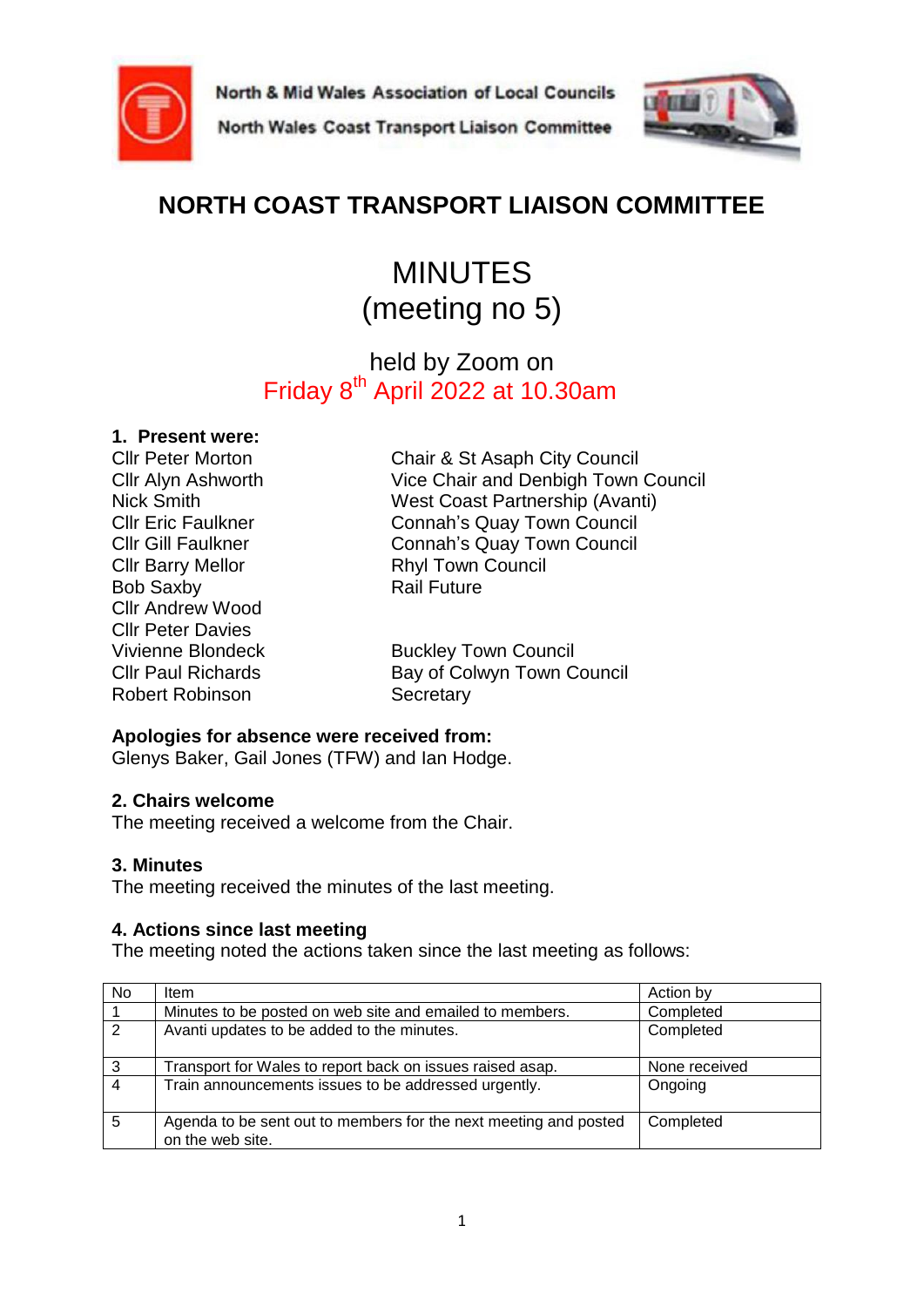

North & Mid Wales Association of Local Councils



North Wales Coast Transport Liaison Committee

## **5. Transport for Wales**

The meeting considered matters relating to TfW including the topics covered at the last meeting. The report was given by the Secretary following a meeting with TfW earlier that day.

- i) Apparently the new trains will have better toilet facilities however there is still only one toilet per 2 car unit. Alex is to take back the dissatisfaction that this is the case. *This subject is ongoing.*
- ii) There is poor audible announcements on most of the trains. This is probably down to training. Alex is to take this back for action. *It has been pointed out TfW that this is a training issue and needs to be addressed.*
- iii) Disabled access was raised, this is improving and more is being done. *TfW accept that they have learned a lot about bus replacement services and accept access has to improve.*
- iv) Llandudno was cited as a Community Hub, however it closes at 3pm at the present time. Alex is to take this away to seek longer opening hours. *No change proposed at this time.*
- v) Overcrowding in the summer months is still an issue. Transport for Wales is working on solutions to this.
	- *Little evidence has been noted that this is being addressed.*
- vi) The Station Audit and Dementia is progressing albeit slowly. *A new Dementia Officer has been appointed so it is hoped things will now move forward. Station improvements are progressing albeit slowly.*
- *vii) Many of the Liaison Groups set up have felt that they need to be more effective to be worthwhile. TfW accepts this and a remit for all groups will be sent out in the next 2-3 weeks and will be circulated to members for comment when it arrives.*

## **6. Avanti**

The meeting received a report from Avanti with the following of note:

i) There are more Holyhead to London services from May which include:

| Ex Euston | Ex Holyhead |
|-----------|-------------|
| 0910      | 0448        |
| 1010      | 0551        |
| 1610      | 1257        |
| 1810      | 1450        |
| 1910      |             |